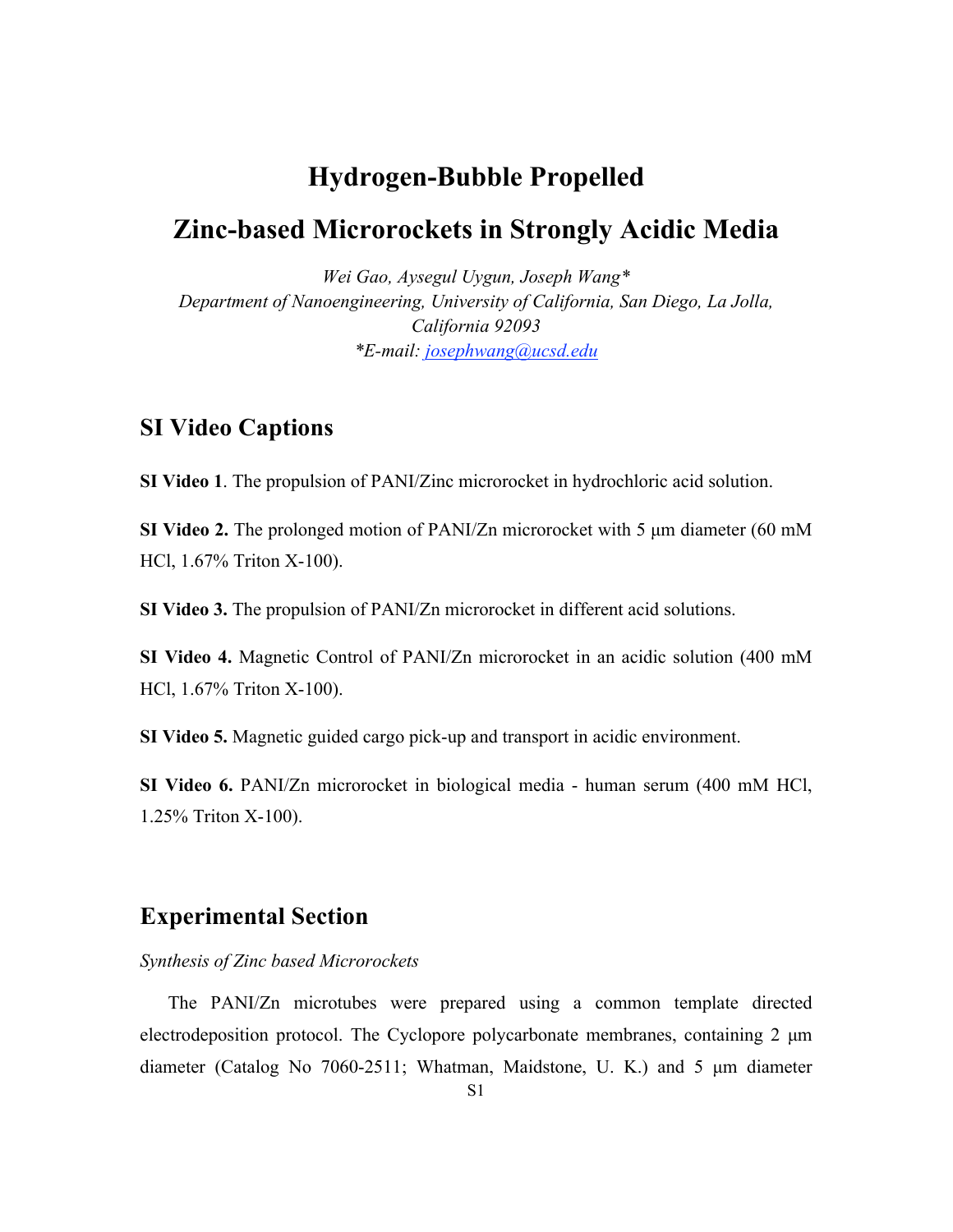(Catalog No 7060-2513; Whatman, Maidstone, U. K.) conical-shaped micropores, were employed as the templates. A 75 nm gold film was first sputtered on one side of the porous membrane to serve as working electrode using the Denton Discovery 18. A Pt wire and an Ag/AgCl with 3 M KCl were used as counter and reference electrodes, respectively. The membrane was then assembled in a plating cell with an aluminum foil serving as a contact. Polyaniline microtubes were prepared by modifying the previously described method.<sup>[1]</sup> Briefly, aniline (Sigma-Aldrich, St Louis, MO) was distilled before use at a vapor temperature of 100 °C and a pressure of 13 mm Hg. Polyaniline (PANI) microtubes were electropolymerized at  $+0.80$  V for  $0.02$  C (0.1 C for membrane with 5 µm pore size) from a plating solution containing  $0.1 M H<sub>2</sub>SO<sub>4</sub>, 0.5 M Na<sub>2</sub>SO<sub>4</sub>$  and  $0.1 M$ aniline; subsequently, the inner zinc tube was deposited galvanostatically at -6 mA for 1800 sec (2400s for membrane with 5 µm pore size) from a commercial zinc plating solution containing 80 g  $I^{-1}$  ZnSO<sub>4</sub>, and 20 g  $I^{-1}$  H<sub>3</sub>BO<sub>3</sub> solutions (buffered to pH = 2.5 with sulfuric acid).<sup>[2]</sup> The sputtered gold layer was completely removed by hand polishing with 3-4 µm alumina slurry. The membrane was then dissolved in methylene chloride for 10 min to completely release the microtubes. The latter were collected by centrifugation at 6000 rpm for 3 min and washed repeatedly with methylene chloride, followed by ethanol, three times of each. All microtubes were stored in ethanol at room temperature since zinc is an active metal and slowly react with water. Before usage, the microtubes were washed twice with ultrapure water (18.2 M $\Omega$  cm) at 6000 rpm for 3 min. To achieve the magnetic directional control, the microrocket solution (ethanol) was evaporated onto glass slides before the sequential E-beam deposition of 10 nm Ti (adhesion layer), 20 nm Ni (magnetic layer), over the microtubes. Experiments in human serum samples, from human male AB plasma (Sigma-Aldrich, St. Louis, MO), were carried out by mixing sequentially 5  $\mu$ L of the microrocket solution with 5  $\mu$ L 5% Triton X-100, 5  $\mu$ L biological media and 5  $\mu$ L 2 M HCl, leading to a final solution corresponding to 25% of the raw samples.

### *Equipments*